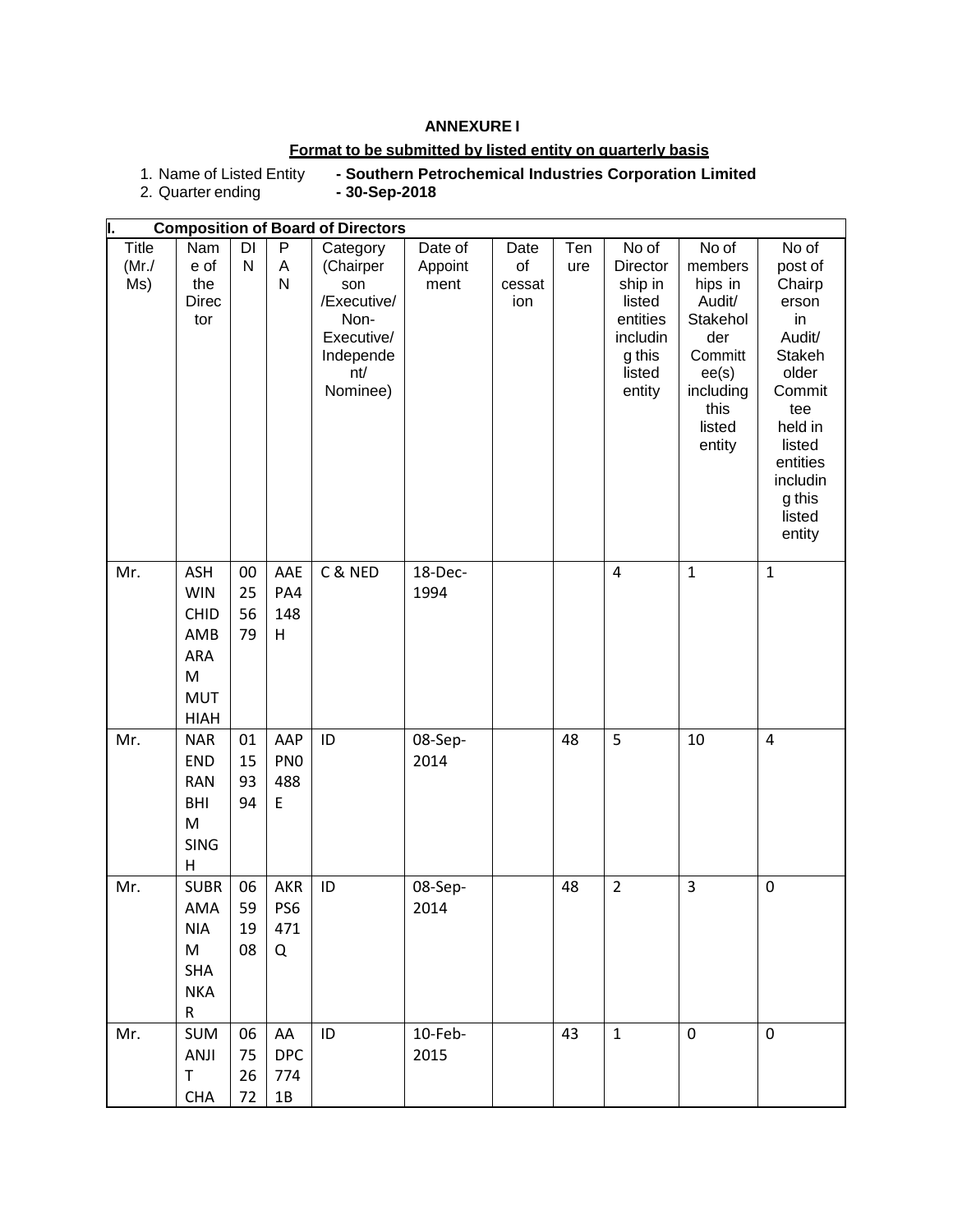|     | <b>UDH</b><br>RY                                                                                          |                          |                                     |            |                    |    |                |                |              |
|-----|-----------------------------------------------------------------------------------------------------------|--------------------------|-------------------------------------|------------|--------------------|----|----------------|----------------|--------------|
| Mr. | <b>HARI</b><br>SH<br><b>CHA</b><br><b>NDR</b><br>A<br><b>CHA</b><br><b>WLA</b>                            | $00\,$<br>08<br>54<br>15 | ACV<br>PC1<br>412<br>$\sf H$        | ID         | 08-Sep-<br>2014    | 48 | $\overline{2}$ | $\mathbf{1}$   | $\pmb{0}$    |
| Mr. | SILAI<br>PILLA<br>YARP<br><b>UTH</b><br>UR<br><b>RAM</b><br>ACH<br>AND<br>RAN<br>RAM<br>AKRI<br>SHN<br>AN | $00\,$<br>12<br>01<br>26 | AV<br>QPS<br>734<br>5K              | <b>ED</b>  | $30$ -Jul-<br>2014 |    | $\mathbf 1$    | $\mathbf{1}$   | $\pmb{0}$    |
| Mr. | <b>BALA</b><br><b>KRIS</b><br><b>HNA</b><br>${\sf N}$<br>ELAN<br>GOV<br>${\sf AN}$                        | $00\,$<br>13<br>34<br>52 | ${\sf AA}$<br>APE<br>926<br>7H      | NED, ND    | $28$ -Jul-<br>2009 |    | $\overline{2}$ | $\overline{2}$ | $\pmb{0}$    |
| Ms. | SASH<br><b>IKAL</b><br>$\mathsf A$<br>SRIK<br>ANT<br>$\sf H$                                              | 01<br>67<br>83<br>74     | AAI<br>PS8<br>299<br>К              | ID         | 08-Sep-<br>2014    | 48 | 5              | 5              | $\mathbf{1}$ |
| Mr. | <b>THA</b><br><b>NJAV</b><br>UR<br><b>KAN</b><br>AKA<br>RAJ<br>ARU<br>${\sf N}$                           | 02<br>16<br>34<br>27     | AA<br><b>DP</b><br>A27<br>26J       | <b>NED</b> | 07-Feb-<br>2018    |    | $\overline{2}$ | $\overline{2}$ | $\pmb{0}$    |
| Mr. | SIVA<br><b>THA</b><br>$\mathsf{NU}$<br>PILLA                                                              | $00\,$<br>06<br>17<br>23 | $\sf AC$<br>QP<br><b>R07</b><br>49H | ID         | 07-Feb-<br>2018    | 8  | $\overline{2}$ | $\mathbf{1}$   | $\pmb{0}$    |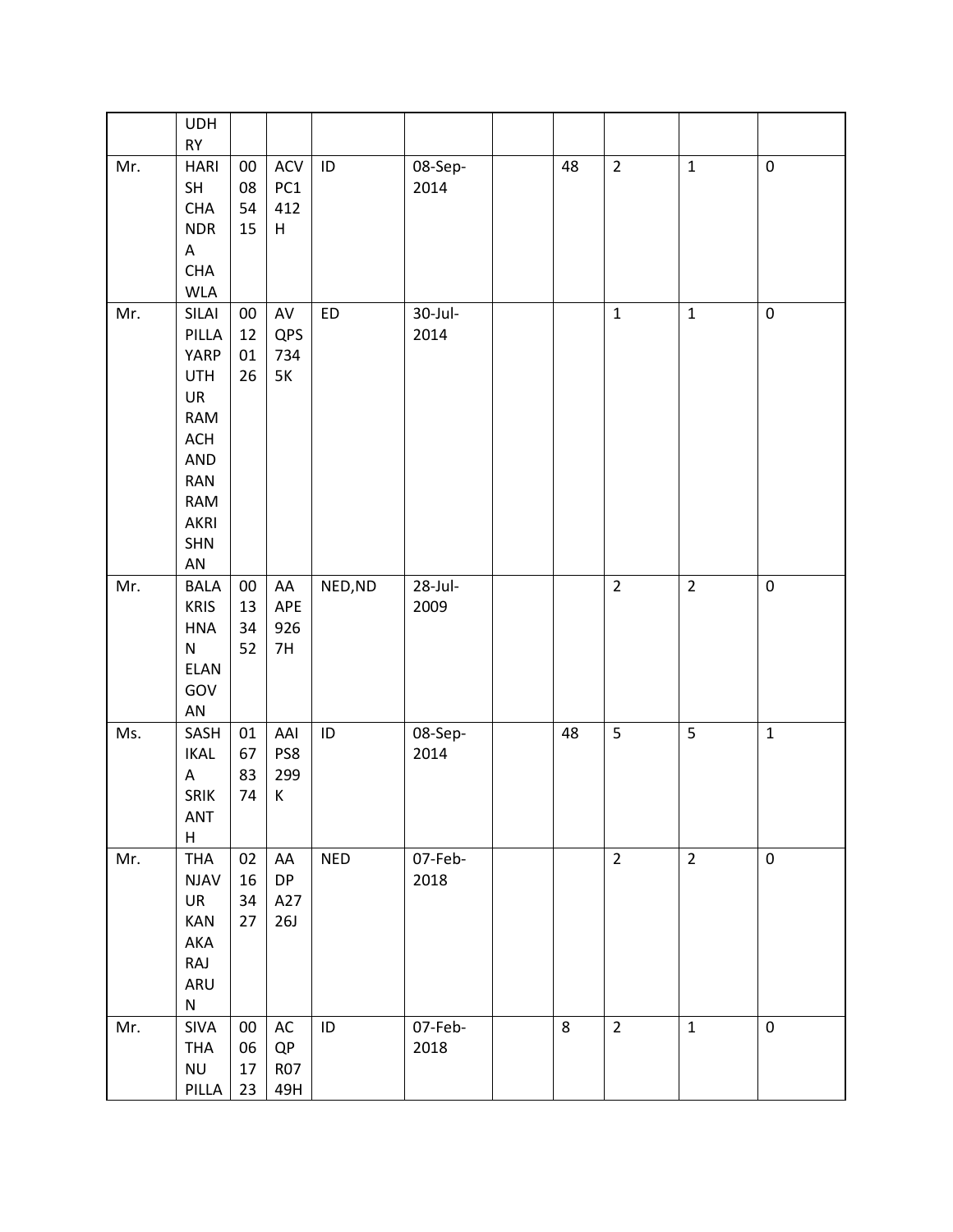|     | <b>RAD</b>  |    |      |         |            |  |   |   |   |
|-----|-------------|----|------|---------|------------|--|---|---|---|
|     | <b>HAK</b>  |    |      |         |            |  |   |   |   |
|     | <b>RISH</b> |    |      |         |            |  |   |   |   |
|     | <b>NAN</b>  |    |      |         |            |  |   |   |   |
| Mr. | <b>SHA</b>  | 06 | AJIP | NED, ND | $13$ -Jun- |  | 2 | 0 | 0 |
|     | NMU         | 57 | V90  |         | 2018       |  |   |   |   |
|     | <b>GIAH</b> | 84 | 21D  |         |            |  |   |   |   |
|     | <b>VISA</b> | 14 |      |         |            |  |   |   |   |
|     | <b>KAN</b>  |    |      |         |            |  |   |   |   |

# **II. Composition of Comittees**

| Audit Committee_ |                          |            |                        |  |  |
|------------------|--------------------------|------------|------------------------|--|--|
| Sr. No.          | Name of the Director     | Category   | Chairperson/Membership |  |  |
|                  | THANJAVUR KANAKARAJ ARUN | <b>NED</b> | Member                 |  |  |
|                  | SASHIKALA SRIKANTH       | ID         | Chairperson            |  |  |
|                  | NARENDRAN BHIM SINGH     | ID         | Member                 |  |  |
| 4                | SUBRAMANIAM SHANKAR      | ID         | Member                 |  |  |

|     | <b>Stakeholders Relationship Committee</b> |          |                        |  |  |  |
|-----|--------------------------------------------|----------|------------------------|--|--|--|
| Sr. | Name of the Director                       | Category | Chairperson/Membership |  |  |  |
| No. |                                            |          |                        |  |  |  |
|     | SILAIPILLAYARPUTHUR RAMACHANDRAN           | ED       | Member                 |  |  |  |
|     | RAMAKRISHNAN                               |          |                        |  |  |  |
|     | NARENDRAN BHIM SINGH                       |          | Chairperson            |  |  |  |
|     | SUBRAMANIAM SHANKAR                        |          | Member                 |  |  |  |

|     | <b>Risk Management Committee</b> |            |                        |  |  |  |
|-----|----------------------------------|------------|------------------------|--|--|--|
| Sr. | Name of the Director             | Category   | Chairperson/Membership |  |  |  |
| No. |                                  |            |                        |  |  |  |
|     | SIVATHANU PILLAI RADHAKRISHNAN   | ID         | Chairperson            |  |  |  |
|     | SILAIPILLAYARPUTHUR RAMACHANDRAN | ED         | Member                 |  |  |  |
|     | RAMAKRISHNAN                     |            |                        |  |  |  |
|     | THANJAVUR KANAKARAJ ARUN         | <b>NED</b> | Member                 |  |  |  |

| <b>Nomination and Remuneration Committee</b> |                            |          |                        |  |  |  |
|----------------------------------------------|----------------------------|----------|------------------------|--|--|--|
| Sr. No.                                      | Name of the Director       | Category | Chairperson/Membership |  |  |  |
|                                              | NARENDRAN BHIM SINGH       |          | Chairperson            |  |  |  |
|                                              | ASHWIN CHIDAMBARAM MUTHIAH | C & NED  | Member                 |  |  |  |
|                                              | SUBRAMANIAM SHANKAR        |          | Member                 |  |  |  |

| III.<br><b>Meeting of Board of Directors</b> |                                             |                         |  |  |  |
|----------------------------------------------|---------------------------------------------|-------------------------|--|--|--|
| Date(s) of Meeting (if any) in the           | Date(s) of Meeting (if any) in the relevant | Maximum gap between     |  |  |  |
| previous quarter                             | quarter                                     | any two consecutive (in |  |  |  |
|                                              |                                             | number of days)         |  |  |  |
| 17-May-2018                                  | 07-Aug-2018                                 | -81                     |  |  |  |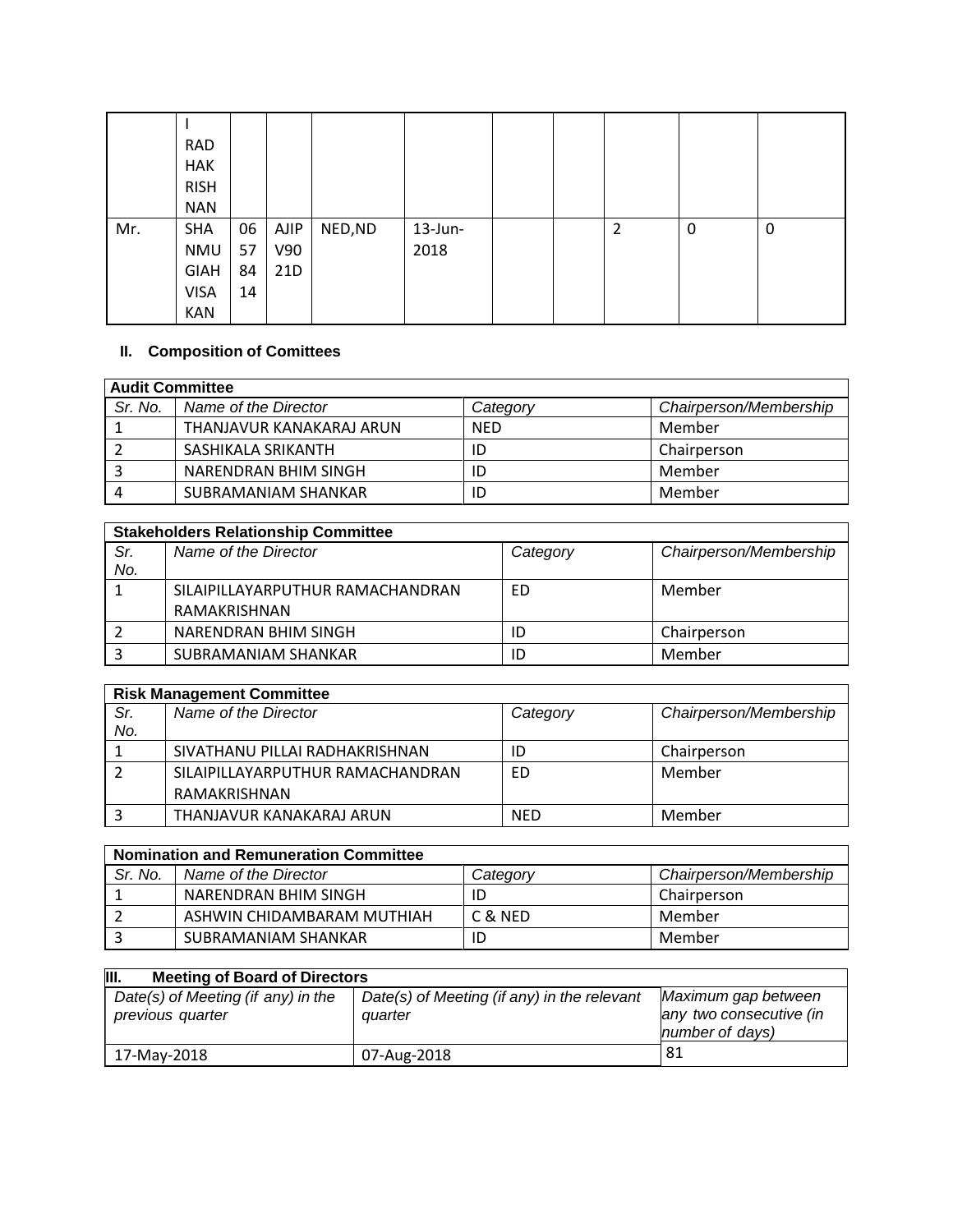| IV.<br><b>Meeting of Committees</b>                  |                                                                           |                                                      |                                                                           |                                                                   |
|------------------------------------------------------|---------------------------------------------------------------------------|------------------------------------------------------|---------------------------------------------------------------------------|-------------------------------------------------------------------|
| Name of the committee                                | $Date(s)$ of<br>meeting of the<br>committee in<br>the relevant<br>quarter | Whether<br>requirement of<br>Quorum met<br>(details) | $Date(s)$ of<br>meeting of the<br>committee in<br>the previous<br>quarter | Maximum gap between<br>any two consecutive (in<br>number of days) |
| <b>Audit Committee</b>                               | 07-Aug-2018                                                               | 4                                                    | 17-May-2018                                                               | 81                                                                |
| <b>Stakeholders</b><br><b>Relationship Committee</b> | 07-Aug-2018                                                               | 3                                                    | 17-May-2018                                                               |                                                                   |
| <b>Risk Management</b><br>Committee                  | 03-Aug-2018                                                               | 3                                                    |                                                                           |                                                                   |

| V.<br><b>Related Party Transactions</b>                                                                      |                                      |
|--------------------------------------------------------------------------------------------------------------|--------------------------------------|
| <b>Subject</b>                                                                                               | <b>Compliance status (Yes/No/NA)</b> |
| Whether prior approval of audit committee obtained                                                           | Yes                                  |
| Whether shareholder approval obtained for material<br><b>RPT</b>                                             | No.                                  |
| Whether details of RPT entered into pursuant to<br>omnibus approval have been reviewed by Audit<br>Committee | Yes                                  |

#### **Company Remarks:**

Shareholder approval for Material RPT entered into during the FY 2018-19 will be obtained in the AGM to be held during 2019.

#### **VI. Affirmations**

- 1. The composition of Board of Directors is in terms of SEBI (Listing obligations and disclosure requirements) Regulations, 2015. - **Yes**
- 2. The composition of the following committees is in terms of SEBI(Listing obligations and disclosure requirements) Regulations, 2015
	- a. Audit Committee **Yes**
	- b. Nomination & remuneration committee **Yes**
	- c. Stakeholders relationship committee **Yes**
	- d. Risk management committee (applicable to the top 100 listed entities) **- Not applicable**
- 3. The committee members have been made aware of their powers, role and responsibilities as specified in SEBI (Listing obligations and disclosure requirements) Regulations, 2015. **- Yes**
- 4. The meetings of the board of directors and the above committees have been conducted in the manner as specified in SEBI (Listing obligations and disclosure requirements) Regulations, 2015.**- Yes**
- 5. a. This report and/or the report submitted in the previous quarter has been placed before Board of Directors. **- Yes**

b. Any comments/observations/advice of Board of Directors may be mentioned here:

#### **There were no comments / observations / advice of Board of Directors.**

|                    | Sd/-                     |
|--------------------|--------------------------|
| Name               | <b>M B GANESH</b>        |
| <b>Designation</b> | <b>Company Secretary</b> |